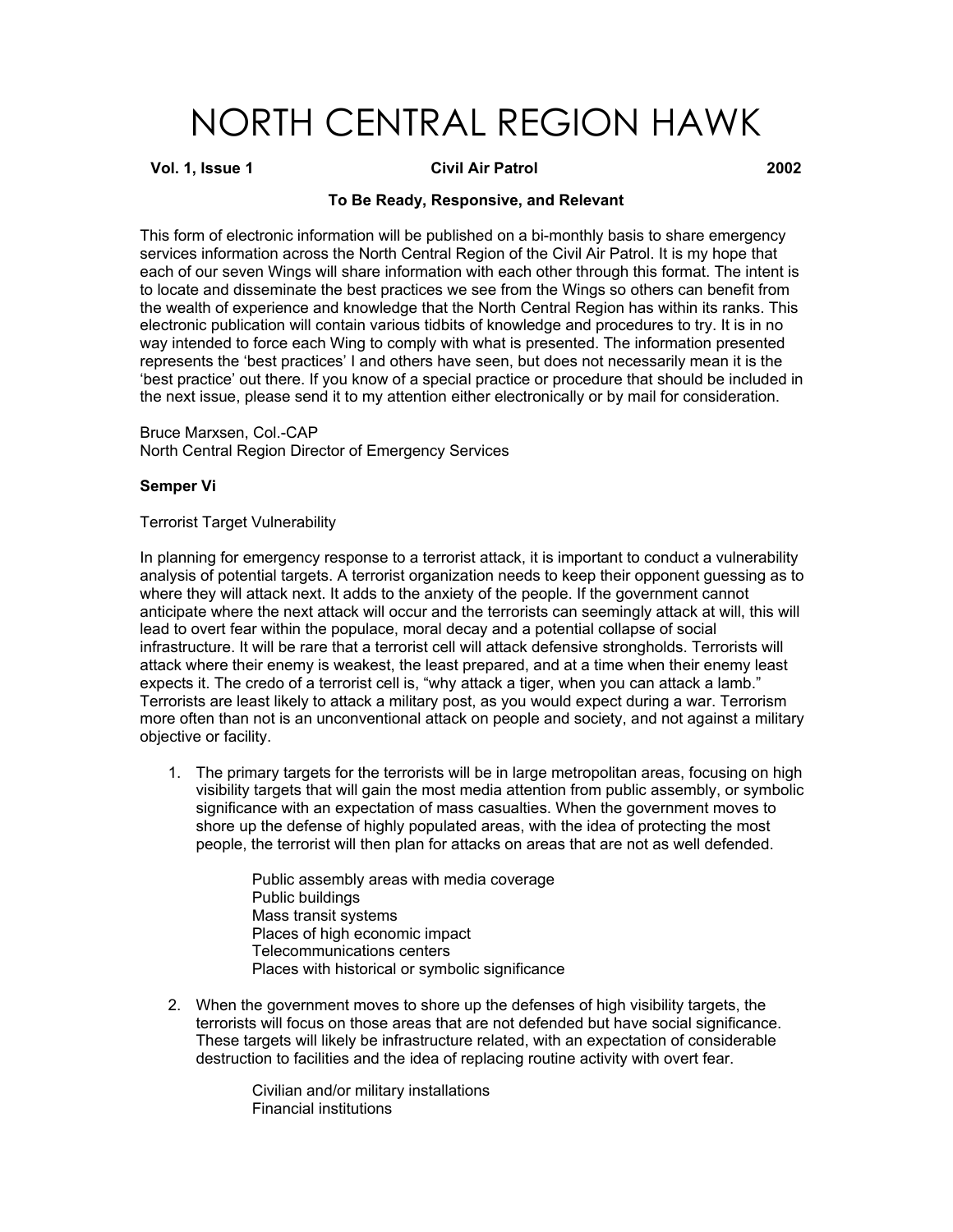Industries that manufacture 'sensitive' material Infrastructure facilities for water, electricity and gas Aviation transport

- 3. After the government resources are extended to defend targets of high visibility and social significance, the terrorist will focus on targets where a defense is not justified but will have significant psychological impact. Targets with psychological impact are designed to create chaos in the minds of the people to quickly bring down morale, which is intended to lead to social collapse.
	- Sports arenas Parks **Schools Hospitals** Shopping centers Live stock feedlots Food production facilities
- 4. When the government realizes that it cannot continue to expend resources to defend all potential targets, it will defend those it can as determined by the will of the people. This is when the terrorists will attack targets of opportunity, to prove that they can attack at will wherever they want, whenever they want and the government is powerless to stop them. With targets of this nature, the more society believes the target is improbable, the more probable it becomes as a target to the terrorists.
	- Highway bridges, tunnels, and exchange systems Railway exchange centers and bridges Electrical power and relay stations **Airports** Water reservoirs

There are a few things that can be done by the CAP to minimize the potential for such an attack:

**Awareness-** the CAP needs to remain aware and vigilant of the potential for an attack and assist emergency response agencies in identifying potential targets for further analysis and planning for protection or emergency response.

**Due Diligence-** the CAP needs to develop a situational awareness with their surroundings and activities to be able to identify key indicators of a terrorist attack from their routine/daily operations, with a mechanism for reporting what is seen.

**Presence-** the CAP needs to provide a security presence for potential targets, by incorporating potential targets as part of their training plans and exercise sorties, which in turn disrupts terrorist plans that rely on the lack of security.

## **Crew's Control**

Human Causal Factors in Safety

There are many human factors that can contribute heavily to any situation, resulting in an unsafe practice or condition. Emotions, diminished awareness, and attention spans are those leading causal factors for unsafe acts. Most safety violations occur because an individual is too focused with the situation or incident to realize a safety issue has risen outside of the focus zone. Here are a few of those factors that misdirect attention: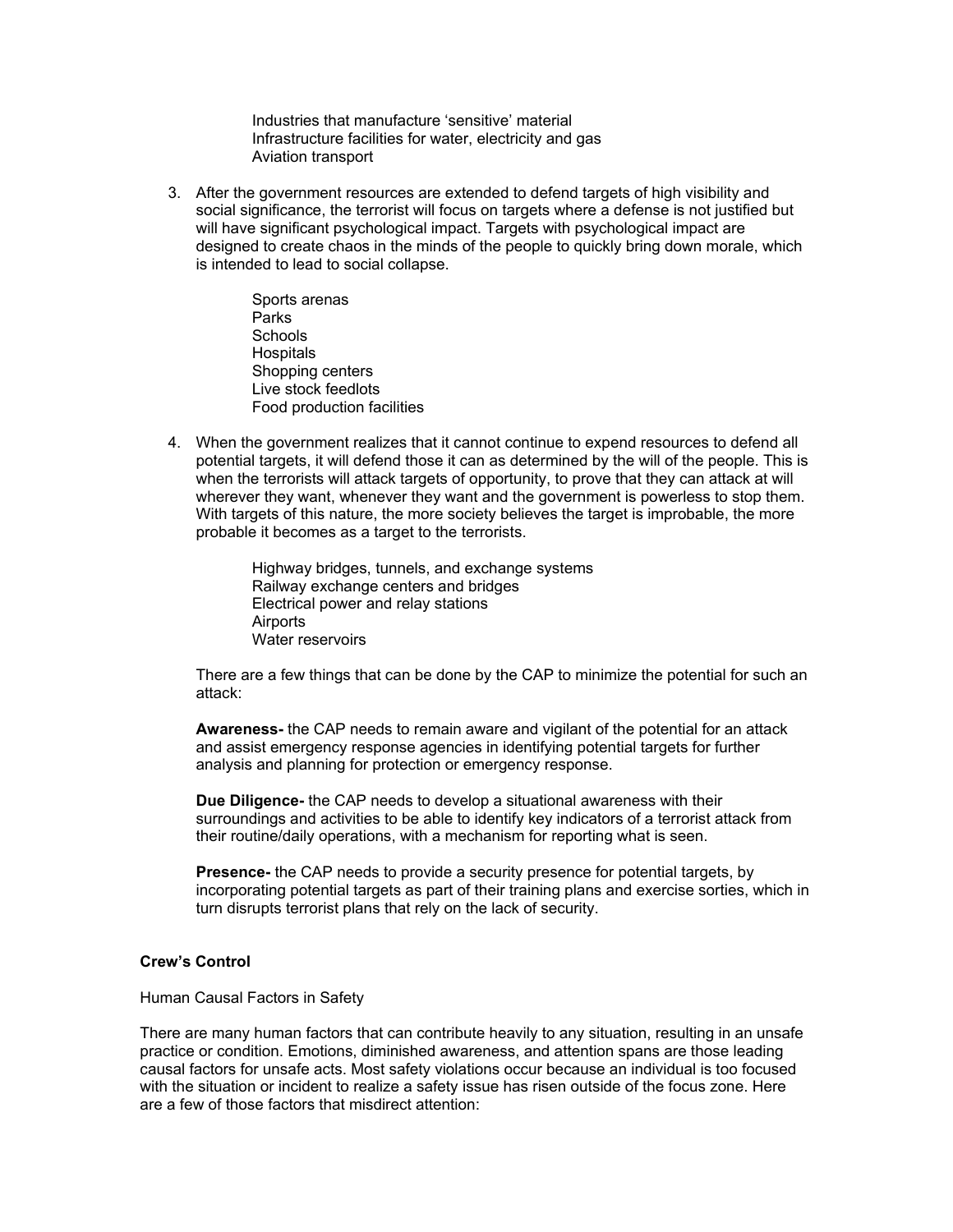- Task Saturation- personnel have too much to do, and not enough time to do it. Concerns for safety usually take a secondary role.
- Distraction- this is an interruption of conscious attention, due to a non-task related event. The personnel have their focus diverted by a seemingly innocent event, opening a door for potential disaster.
- Channelized Attention- the attention span of personnel is re-directed to a less hazard event, and away from the greater potential for danger. This can be from external or internal sources of sights, smells or sound.
- Inattention- inattention to detail is the greatest violation of a safe operation. This usually occurs when there is boredom or a lack of a challenge.
- Habituation- any process or procedure that has been adapted to after long exposure, is usually the process or procedure that will be over-looked, causing an unsafe condition.
- Negative Transfer- this occurs when something is learned so well it is performed subconsciously. But, when a different situation occurs, the learned response is not appropriate but is used anyway.

While on a mission, the safest act is to become totally aware of your surroundings, adapt to the changing situation, but never put the situation before the safety of the team.

## **Survival Sense**

## The 'Golden Hour'

In long-term situations of survival and acute traumatic accidents, there is a time element called the 'golden hour' where an individual anticipates an end of the situation after seeing a rescue plane, ship, or first responder. This was first noticed several years back in hospital emergency rooms where for reasons unknown an inordinate number of injured patients died within an hour of arriving at the health care facility. This was also noticed in emergency situations where the inbound ambulances exceeded an hour from the time the injured person was picked up, triaged, stabilized and transport began. Medical professionals have surmised that victims have a tendency to quit the fight, because they feel help is just around the next corner and minutes away. Many accident victims (particularly injured) have been known to die within an hour after they anticipate their 'rescue'. It will be within this hour that the victims will relax their focus and do things that are contrary to what got them to the point of being 'rescued'. They will do something foolish that will worsen their situation. For the victim, the best advice is to keep fighting the fight until he/she is 100% back into routine and normal activity. A sprinter in a race, does not race to the tape. The sprinter races to a point 10 meters beyond the tape. This also applies to the search, location and rescue of missing persons. The moment the site is identified, the clock starts and there is less than an hour to locate and rescue the victim on the ground, before handing the victim off to the next chain of emergency medical care. For the searchers, the most critical time for the victim starts the moment the site is identified and 'help' is on the way. Let us hope that it arrives before sixty minutes is up. Time is always of the essence, particularly to the victims, so it is important in all survival situations to respect the 'golden hour'.

## **Mission Ready**

## Radio-Out Air-Ground Guidance Procedure

One of the more difficult aspects of a search and rescue mission is the air-ground navigation/ guidance sortie, when it is necessary for an aircrew to lead a ground team from a staging point to a rescue and recovery site. The sortie is complicated by the inability of the aircraft to fly as slow as a vehicle can safely drive, and the ground team is not aware of where the site is located.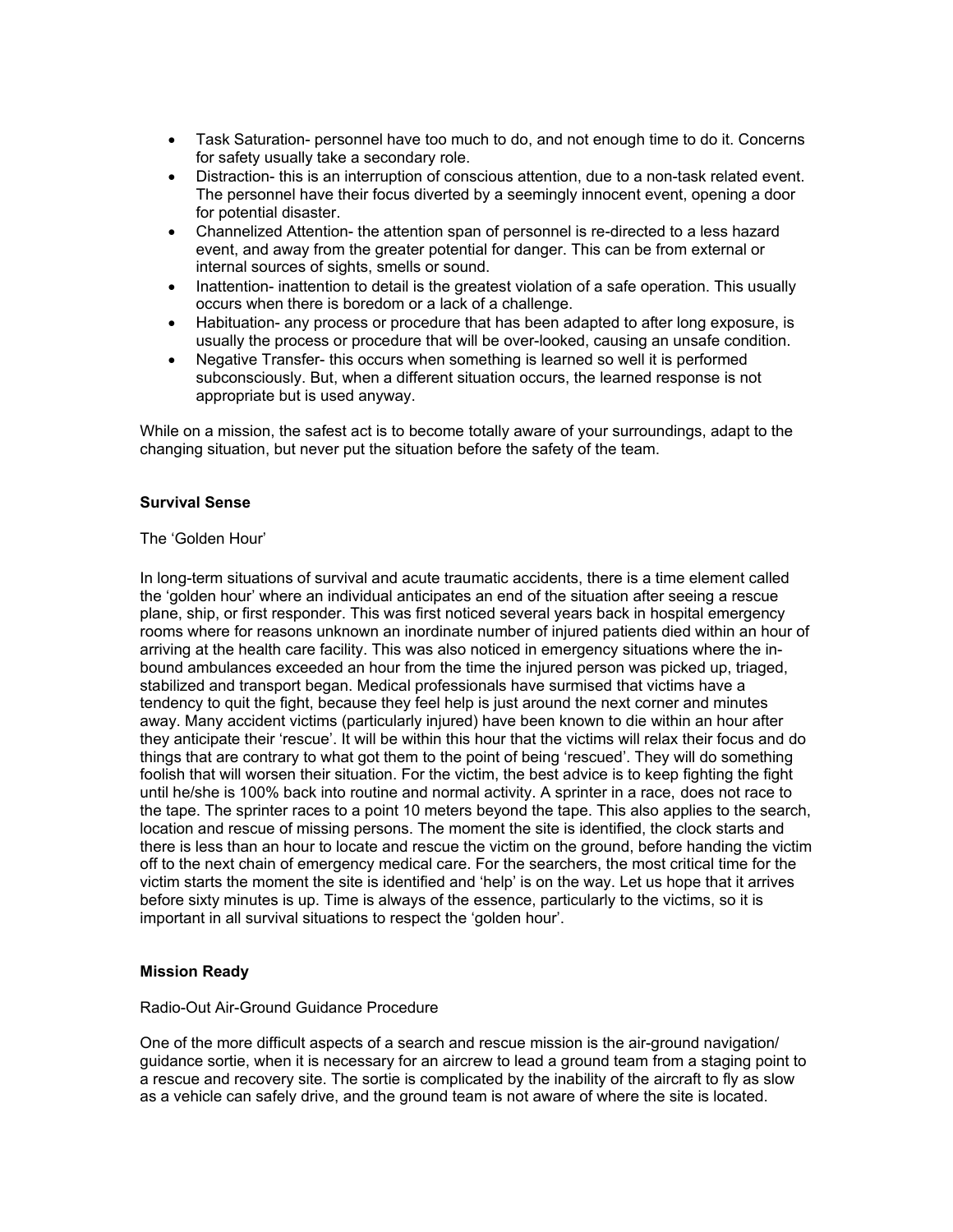Various methods have been used over the years, and the following is a suggested procedure to follow if there is no radio communications between the aircrew and the ground team, although visual contact can be maintained. It can also be used to limit unnecessary radio traffic that can sometimes lead to confusion between the aircrew and ground team. It is effective, and with practice if can be very efficient.

# Aircrew Instructions-

The mobile ground team should be staged at a pre-arranged access point close to the search area. After the aircrew has located the target area, the crew will need to determine the desired return route for the mobile ground team to take. Once the mobile team is enroute, the aircrew should use the following techniques:

- Fly at an altitude of 1000 feet AGL ahead of and to the right of the mobile team, along the selected route of travel.
- Fly the route as many time as necessary so the mobile team will not lose sight of your aircraft.
	- $\circ$  When flying the return track to lead the mobile team, it is important to fly back towards them on their **left**, before again leading them on their **right** along the selected route. The track is a counter-clockwise pattern, leading the team from their right and returning on their left.
- When the mobile team is to be approaching an intersection where a turn is to be made, encircle the intersection as tightly and safely as possible to signal the mobile team of the upcoming turn.
	- o A **right-banking turn** will indicate to the mobile team that they will be turning to the right at the intersection.
	- o A **left-banking turn** will indicate to the mobile team that they will be turning to the left at the intersection.
- Once the mobile team has correctly negotiated the turn at the proper intersection, continue the flight along the selected route ahead of and to the right of the mobile team at 1000 feet AGL.
	- $\circ$  If the mobile team has made an incorrect turn or is traveling down the wrong road, the aircrew should maintain the 1000 feet AGL and fly directly down the road the mobile team is on towards the vehicle with the landing lights '**ON'.** This will indicate to the mobile team that they should stop and reverse direction.
- When the mobile team is close enough to the site for a dismounted search, the aircrew should maintain 1000 feet AGL and fly directly down the road towards the vehicle with the landing lights blinking '**ON/OFF',** indicating that the team should stop and dismount.
- While the ground team is dismounting, the aircrew should fly directly over the assembling team in the direction the team should begin the dismounted search.
	- $\circ$  This should be done as many times as possible until the team reaches the site on foot. When the aircrew returns they should fly towards the team about a quarter to half mile to their **left** and then fly over the top of the team in the direction they should maintain to the site.
- When the dismounted team is close to the site, the aircrew should begin a tight figureeight pattern, with the cross of the eight directly over the target.
	- $\circ$  The extent of the tight figure-eight pattern should be consistent with giving the dismounted ground team a good visual representation of where the target may be. Extending the pattern a mile or so out from the cross over the target can lead to confusion on the ground.
- When the ground team has reached the site, the aircrew should remain over the sight in a circular pattern to assist the team until assistance and communications relays are no longer needed.
	- $\circ$  When the aircrew is no longer needed by the ground team, signal panels in the form of an **'H'** will be used to indicate a 'return to base' for the aircrew.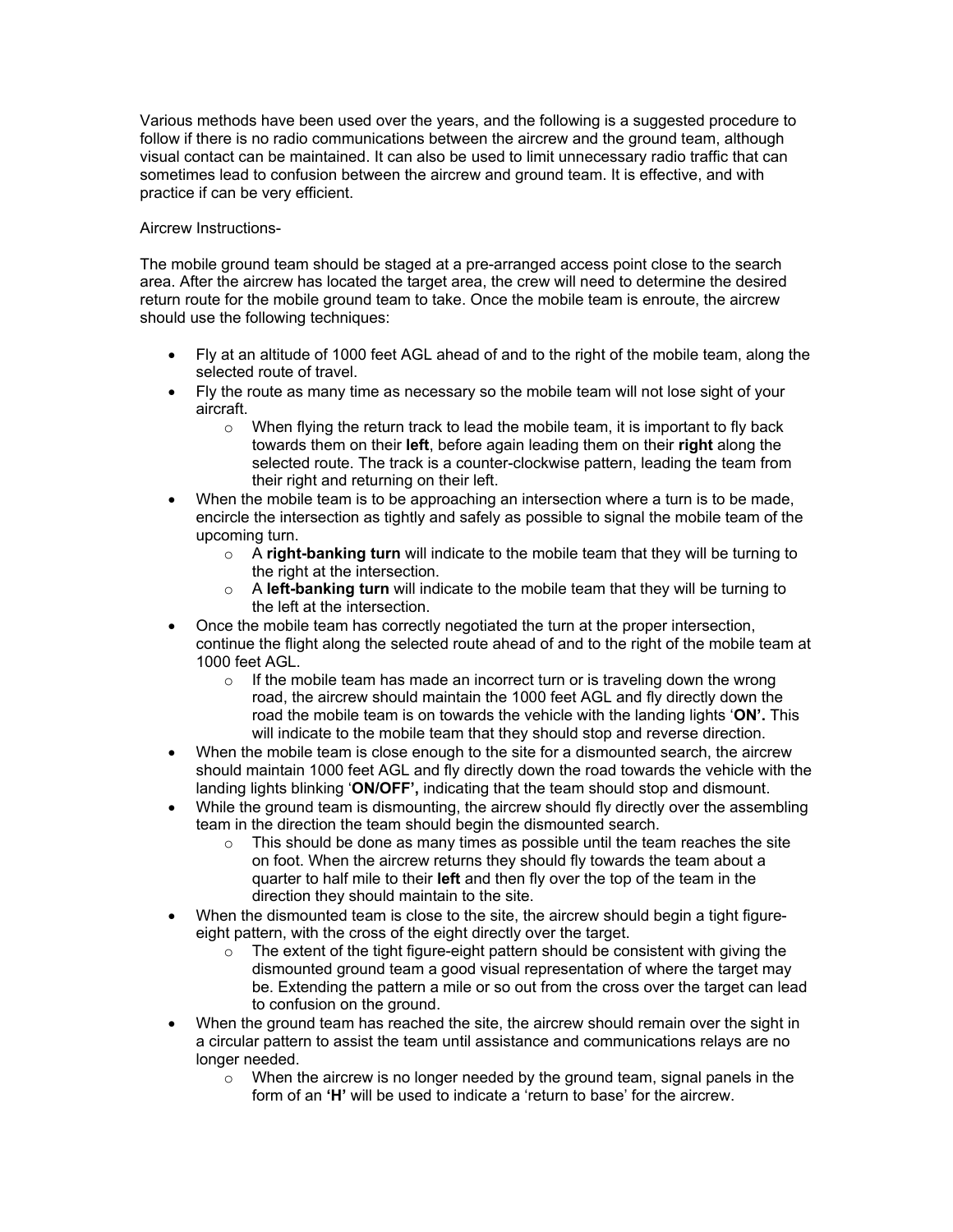Ground Team Instructions-

When an aircrew sights a target, it is necessary for the mobile ground team to reach a predetermined spot for guidance to the site. The selected spot should be at a roadway intersection as an access point to a variety of directions the vehicle may have to travel.

- Make sure your vehicle and team members are visible from the air.
	- $\circ$  Be prepared to catch the attention of the aircrew with signal mirrors, strobe lights, spotlights, and/or panels.
- After contact with the aircrew has been made, do not lose sight of the aircraft.
	- o The aircraft will be flying **ahead and to the right** of your vehicle's projected route at 1000 feet AGL so that a majority of the mobile team's observers can keep track of the aircraft without disrupting the vehicle driver's focus.
- Always travel within the established speed limits, maintaining the safety of the mobile team at all times.
	- $\circ$  It is the responsibility of the aircrew to maintain contact with the vehicle, not the role of the vehicle to keep up with the aircraft.
- If the aircrew has traveled too far ahead of the vehicle, it will fly back towards your position down the **left** side of the road.
	- $\circ$  When the aircraft is back over your position they will again assume a leading position to the front and right of your projected route.
- While enroute, it is important that the mobile team navigators monitor the route and maintain an exact location of the vehicle relative to an appropriate map and monitor progress.
	- $\circ$  This will be important to anticipate where the route will take the team and potential changes in direction the aircraft may signal ahead.
- A **right-banking turn** by the aircraft indicates they are circling over an intersection that your vehicle will turn to the right on.
- A **left-banking turn** by the aircraft indicates they are circling over an intersection that your vehicle will turn to the left on.
- Once the mobile team has negotiated the proper intersection, the aircraft will continue to the right and ahead of the projected route.
	- $\circ$  If the mobile team has made the wrong turn or is traveling down the wrong road, the aircrew will directly down the road towards the vehicle with the landing lights **'ON'** indicating you vehicle is to stop and reverse direction.
- When the mobile team is close to the site requiring a dismounted search, the aircrew will fly directly down the road towards the vehicle with the landing lights **blinking 'ON/OFF'**.
	- $\circ$  This will indicate the team is to stop and assemble for a dismounted search.
- When the team has dismounted and assembled, the aircrew will fly directly over the team position in the direction the dismounted team is to follow to the site.
	- $\circ$  It may be necessary for the aircrew to make several passes overhead before the team gets to the site. When this is necessary, the aircrew will fly back towards the team to the **left** of the team's route, before again flying directly overhead in the direction the team is to maintain.
- When the dismounted team gets close to the site, the aircrew will begin to fly a tight figure-eight pattern directly over the site.
	- $\circ$  The extent of the figure-eight pattern may extend out a ways, but the crossover point should be directly over the site.
- When the dismounted team arrives on the site, the aircrew will switch to a circular pattern of the target to maintain visual contact with the on-site ground team.
	- $\circ$  Communications between the aircrew and ground team should be maintained with the use of signal panels or body signals.
- The aircrew will remain on-site to assist until released by the ground team, or in case safety considerations prevent further contact.
	- o The on-site team will release the aircrew with a signal panel **'H'** to indicate the aircrew can 'return to base'.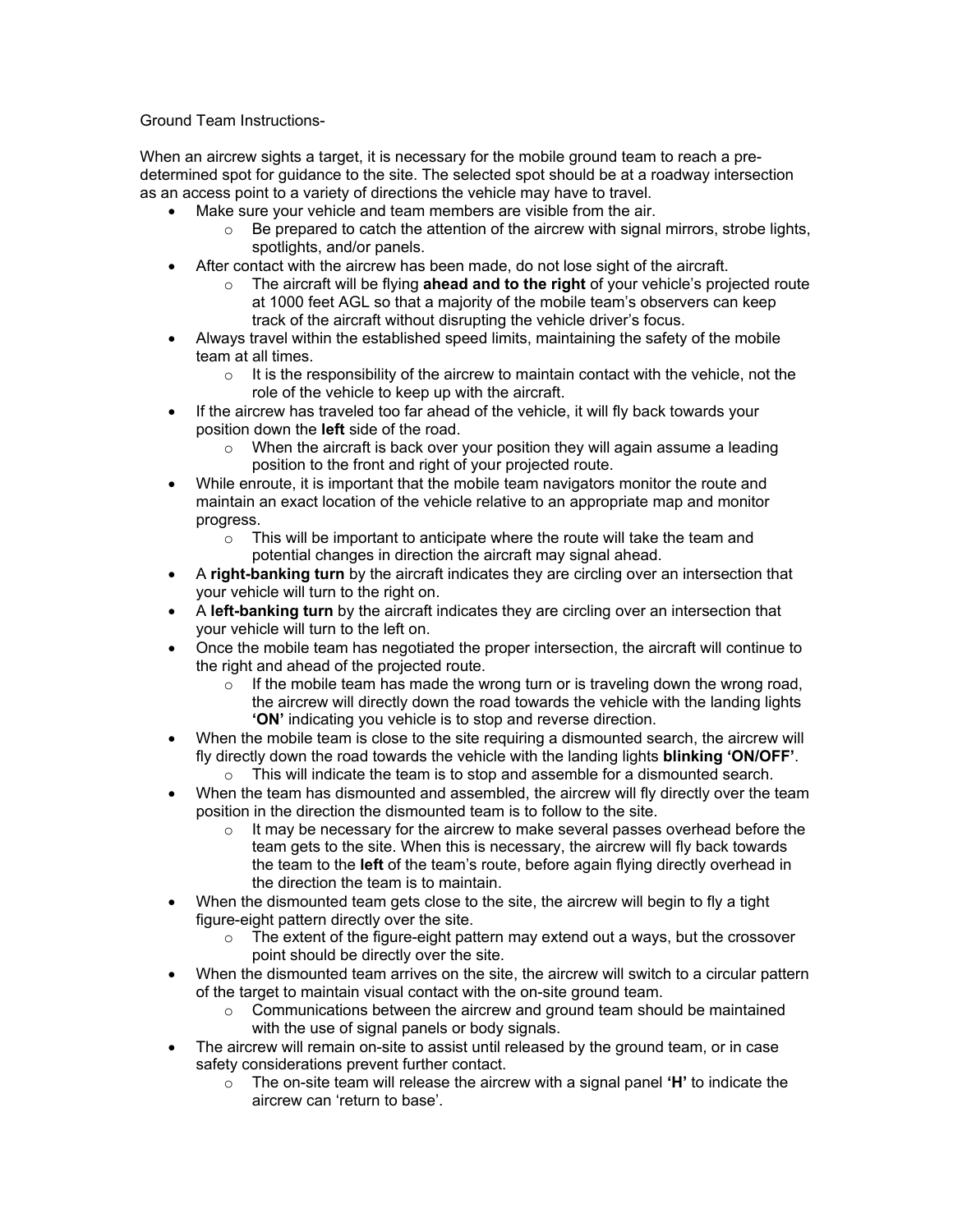Air to Ground Guidance Procedures Summary of Signals:

- **Aircraft counter-clockwise race track pattern over the projected route** The aircraft leads from the right and returns down the left
- **Left-banking turn over an intersection-** The vehicle will be taking a left turn at the intersection
- **Right-banking turn over an intersection-** The vehicle will be taking a right turn at the intersection
- **Aircraft flying directly down the road towards the vehicle with the landing lights on-** The vehicle is going the wrong way, must stop and reverse direction
- **Aircraft flying directly down the road towards the vehicle with the landing lights blinking on and off-** The vehicle must stop and the mobile team must stop, dismount and begin the search on foot
- **Aircraft flying directly overhead of the dismounted search team-** The search team must continue in the direction of the aircraft to the site
- **Aircraft flying in a tight figure-eight pattern-** The site is directly below the crossover point of the figure-eight pattern
- **Aircraft flying in a circular pattern over the site-** The aircrew is awaiting to be of assistance to the on-site ground team
- **Ground team laying out a signal panel 'H'-** Aircrew assistance is no longer needed and they are to return to base ('go home')

# **Going From Good To Great**

Operational Leadership-

The most important aspect of a mission is competent, confident and effective leadership. In the Civil Air Patrol, the role of a Sortie Commander or Team Leader is to provide purpose and direction to volunteers working to accomplish difficult tasks, under stressful conditions. In sorties where the situation is clouded by uncertainty, an operational leader will do the following:

- **Motivate** the team with a 'can do safely' attitude
- **Communicate** specific instructions and seek feedback
- **Manage** assigned resources efficiently
- **Demonstrate** initiative in the absence of specific orders
- **Coordinate** effort in support of the mission sortie

A good operational leader must:

- Be technically and tactically proficient
	- o Take charge when in charge
	- o Adhere to established operational procedures
	- o Develop a plan of action to accomplish the sortie
- Be responsible for your actions
	- o Accept responsibility for team performance
	- o Credit team members for good performance
	- o Take full responsibility for and correct poor performance
- Know yourself and seek self-improvement
	- o Know the strengths/weaknesses in your character and skill level
	- o Ask questions of peers and superiors
	- o Actively listen to feedback from team members